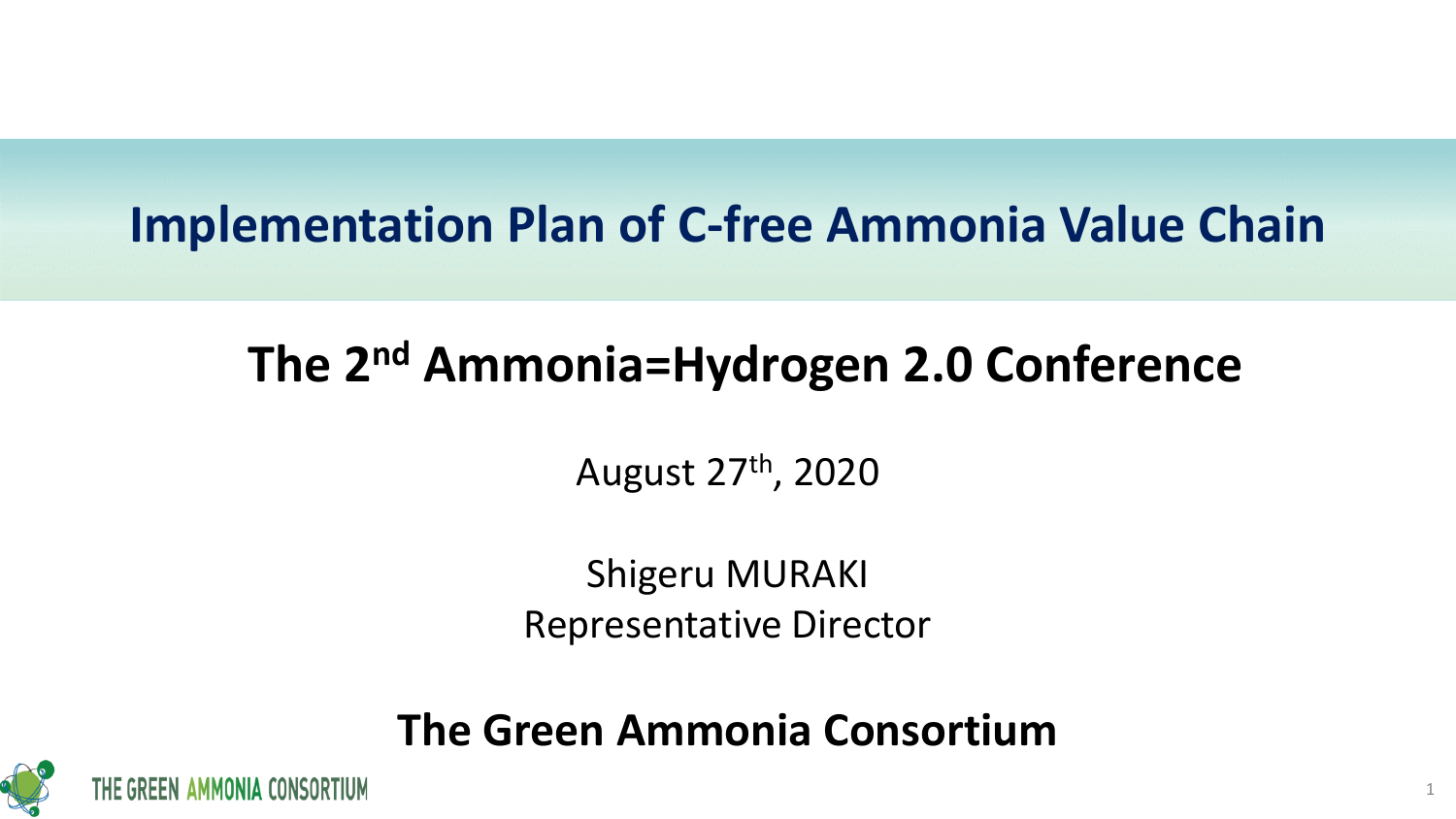### **Strategy for Fuel Ammonia**



Taking into account all cost components, transmission and distribution of hydrogen as ammonia is likely the cheapest mechanism for imports to Japan from Australia (IEA Hydrogen Report for G20 in 2019)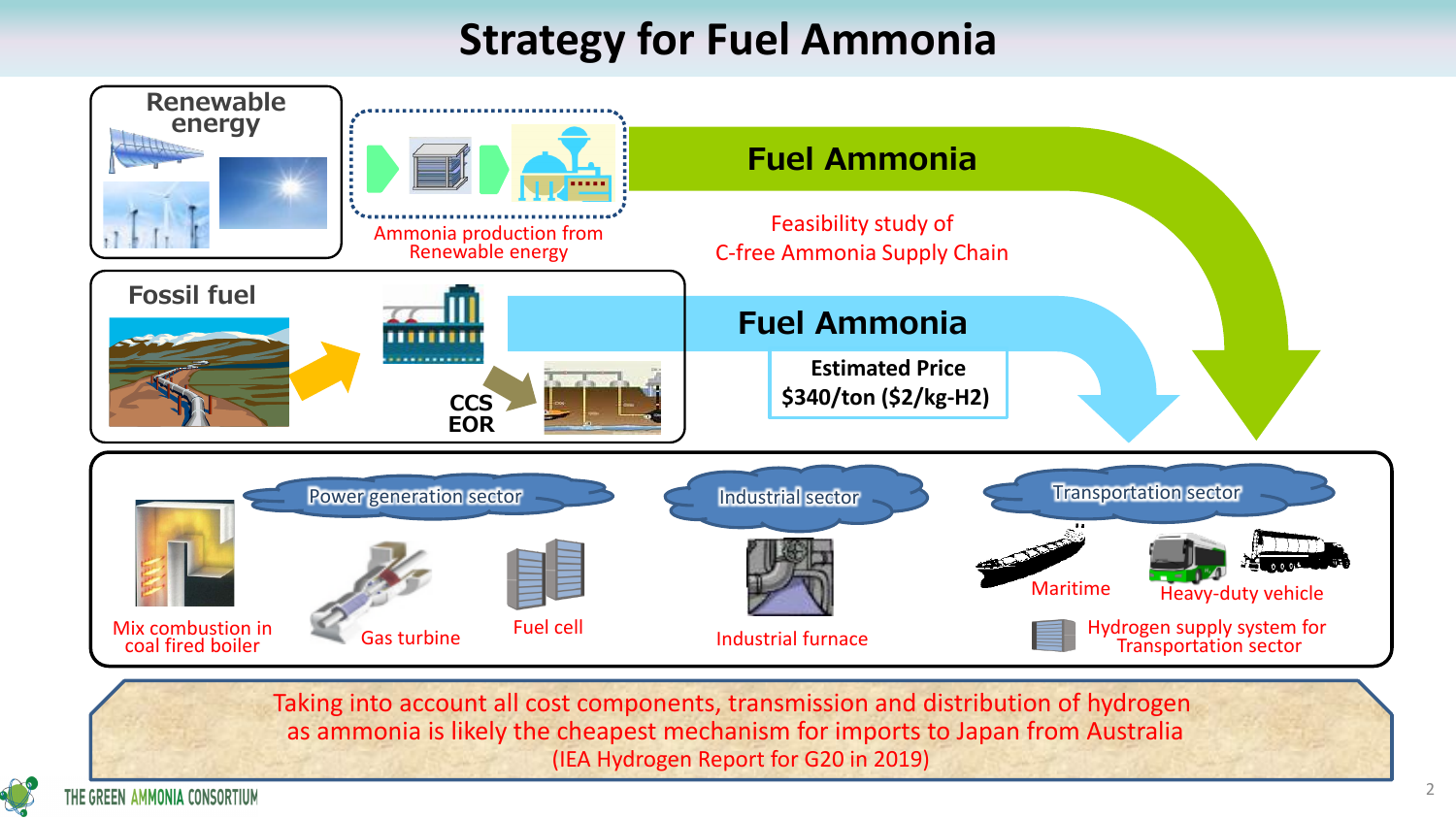#### **Potential Supplies of Blue and Green Ammonia**

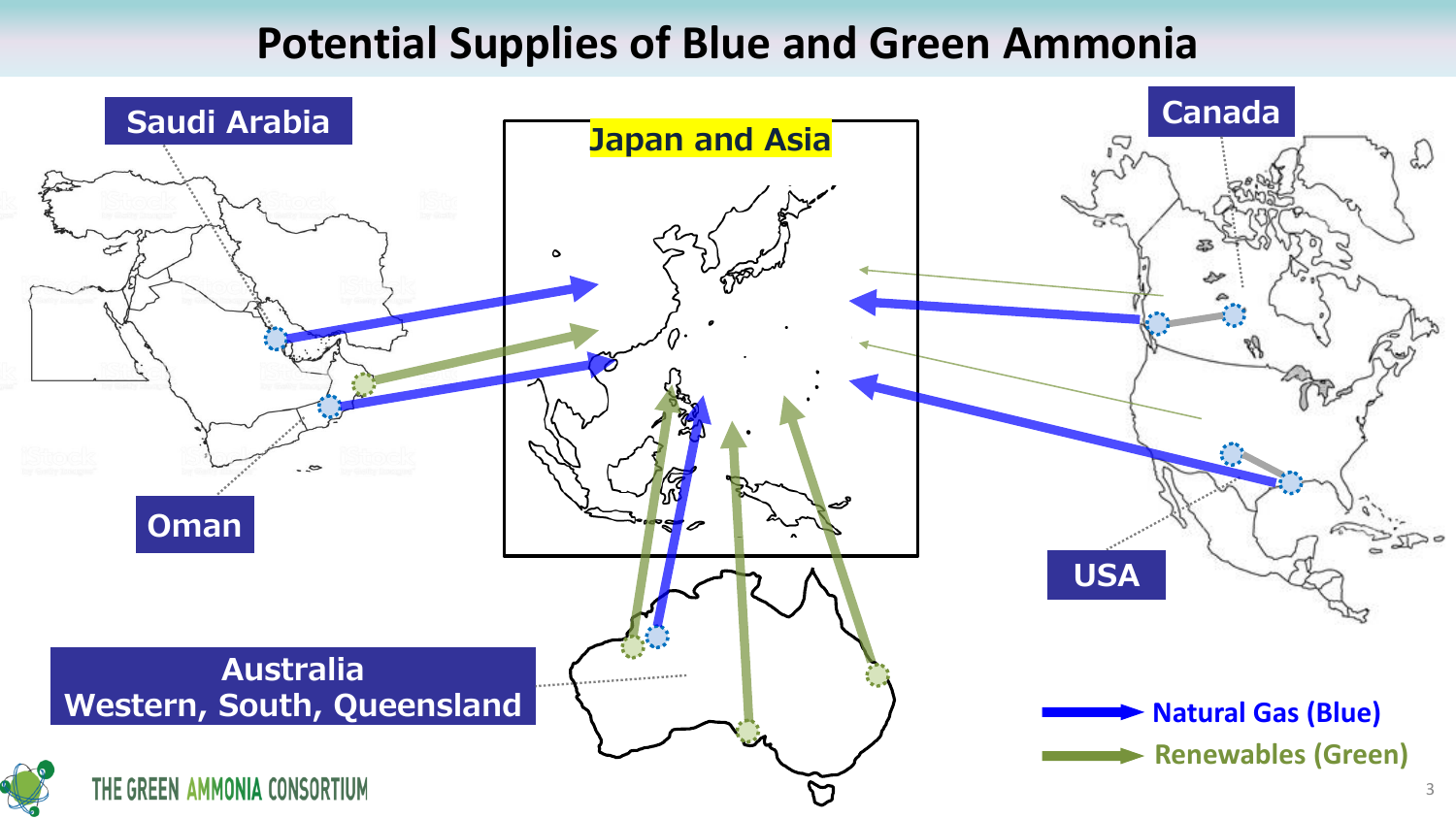### **Implementation Plan of C-free Ammonia Value Chain**

| <b>Phase</b> | <b>Utilization</b>                                                                                                                                                              | <b>Supply</b>                                                                                                                                                               |
|--------------|---------------------------------------------------------------------------------------------------------------------------------------------------------------------------------|-----------------------------------------------------------------------------------------------------------------------------------------------------------------------------|
|              | <b>.</b> Mixed Combustion in Coal Power<br>• Development of NH <sub>3</sub> Supply Infrastructure<br>(Primary Receiving Terminal + Delivery system)                             | . Market Entry by Cost Effective Blue Ammonia                                                                                                                               |
|              | . Distributed Power (Small & Medium GTs, SOFC)<br><b>.</b> Mix Combustion in ACCGT*<br>· Industrial Furnaces<br>• Marine Engines<br>*ACCGT: Advanced Combined Cycle Gas Turbine | <b>Expansion of Market by Blue Ammonia</b><br>· Introduction of Green Ammonia<br><b>Scale up of Green Ammonia Supplies</b><br>. Cost Reduction of Green Hydrogen Production |
| Ш            | "C-free Power Generation"<br><b>Single Fuel Ammonia ACCGT</b><br><b>Replacement of Coal Power to ACCGT</b>                                                                      | <b>-Large Scale Green Ammonia Supplies</b><br>& Continuous Supplies of Blue Ammonia<br>for Global Fuel Ammonia Market                                                       |

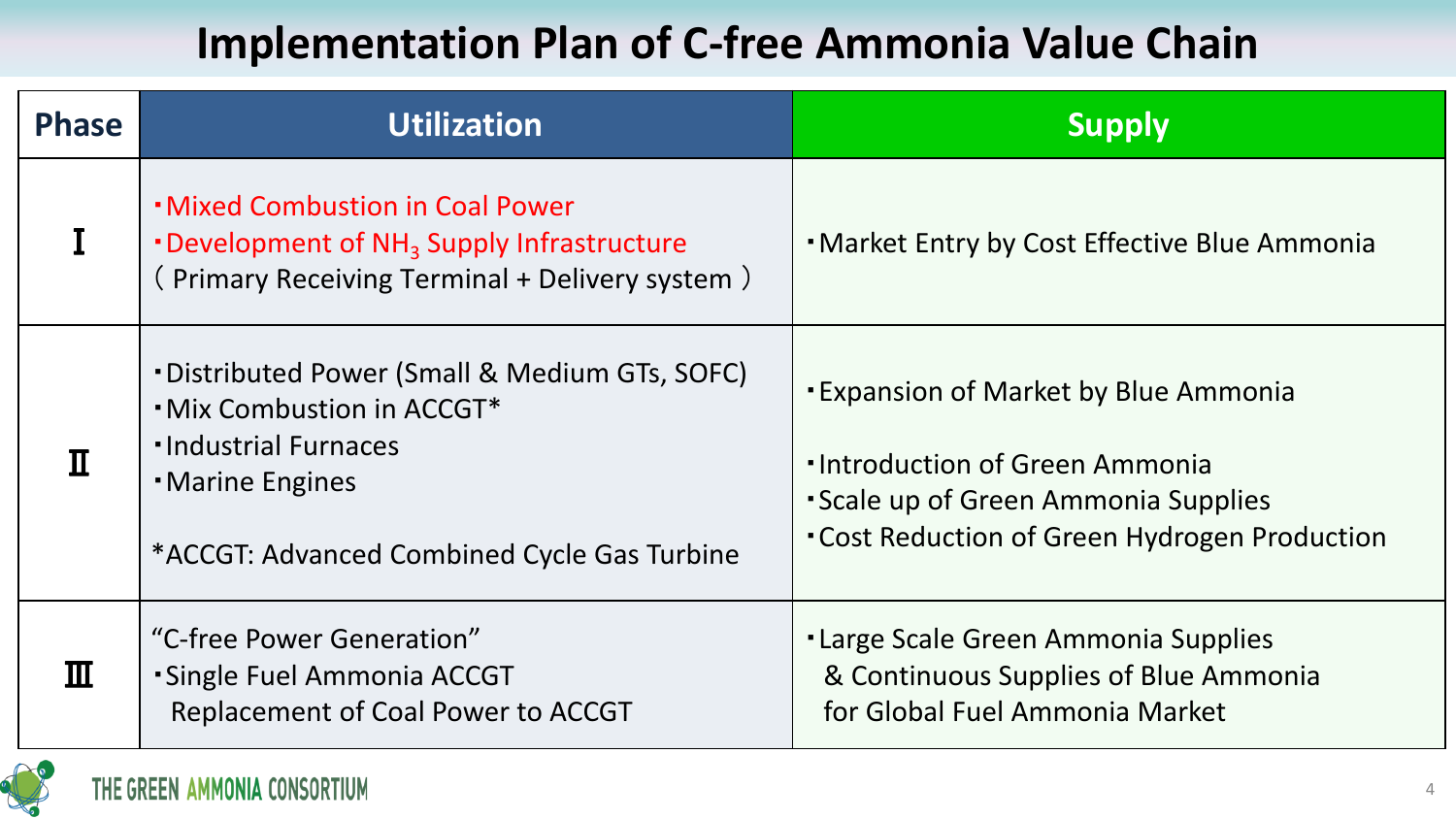### **Roadmap of Ammonia Supply Chain**

| <b>Supply</b>                                   | 2020                                              | 2025                                                                                             | 2030                          |                                          |
|-------------------------------------------------|---------------------------------------------------|--------------------------------------------------------------------------------------------------|-------------------------------|------------------------------------------|
| <b>Natural Gas</b><br>(Blue)                    |                                                   | FS, Construction of Supply Chain                                                                 | <b>Supply of Blue Ammonia</b> |                                          |
| <b>Renewables</b><br>(Green)                    | <b>Engineering of</b><br><b>Small-scale Demos</b> | <b>Carry out Small-scale Demo,</b><br><b>Construction of Supply Chain for Large-scale Supply</b> |                               | <b>Supply of Green</b><br><b>Ammonia</b> |
| <b>Utilization</b>                              |                                                   | <b>Demonstration with</b><br><b>Saudi Arabia</b>                                                 | 0.5-1 Million Tons            | <b>3-5 Million Tons</b>                  |
| <b>Coal Power Plants</b><br>$(\sim\!\!1,000MW)$ | <b>FS</b>                                         | Large-scale Demo<br>& Facility Design                                                            | Implementation                |                                          |
| $GTs$ ( $\sim$ 0.3MW)                           | <b>Commercialization</b>                          |                                                                                                  | Implementation                |                                          |
| GTs (2MW $\sim$ )<br><b>SOFC</b>                |                                                   | <b>Development &amp; Commercialization</b>                                                       | Implementation                |                                          |
| ACCGT $(100MW\sim)$                             |                                                   | <b>Development &amp; Commercialization</b>                                                       |                               | <b>Implementation</b>                    |
| <b>Industrial Furnaces</b>                      |                                                   | <b>Development &amp; Commercialization</b>                                                       | Implementation                |                                          |
| <b>Marine Engines</b>                           |                                                   | Development & Commercialization, Standardization, etc.                                           |                               | <b>Implementation</b>                    |
| THE GREEN AMMONIA CONSORTIUM                    |                                                   |                                                                                                  |                               |                                          |